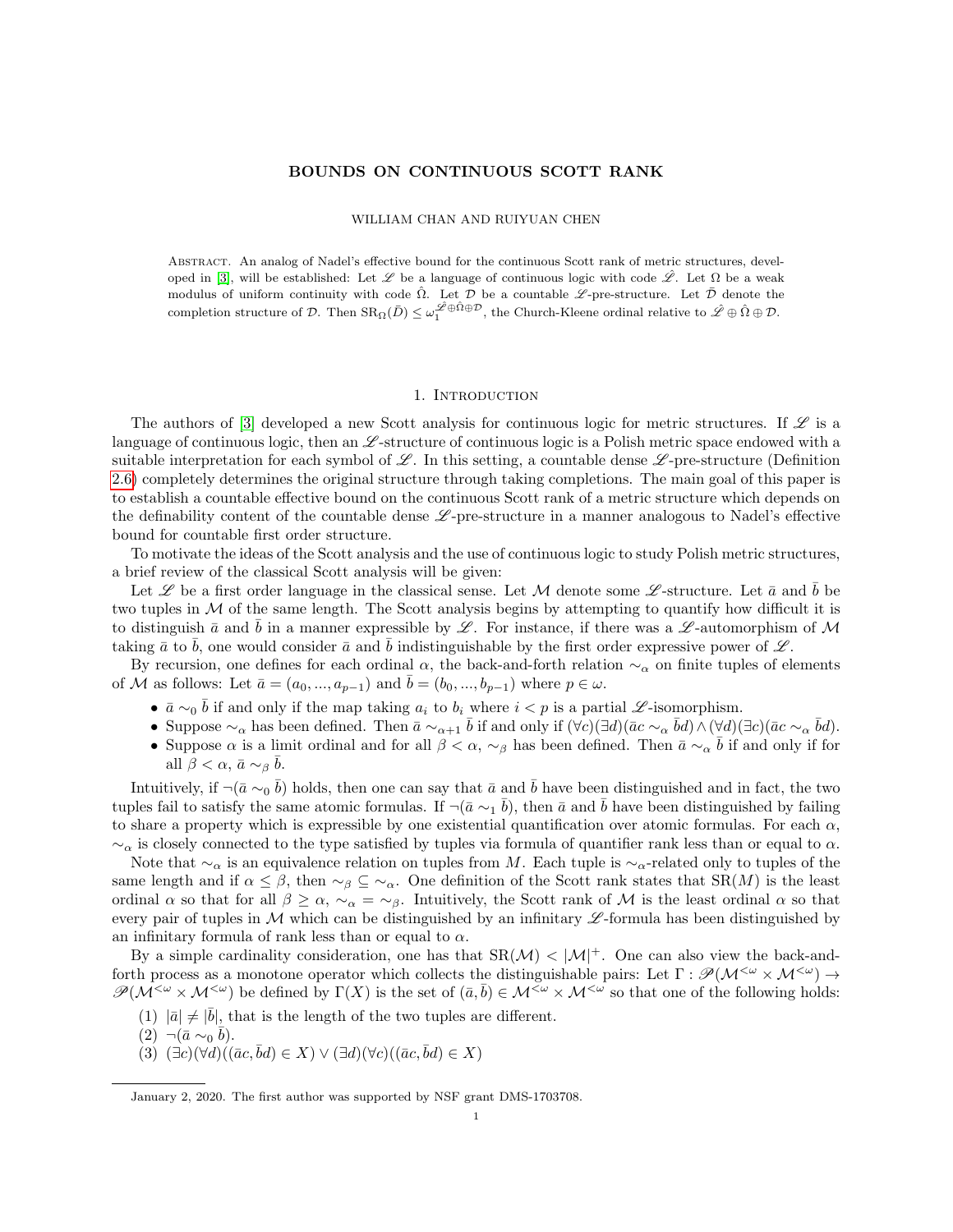By recursion, define  $\langle I_{\Gamma}^{\alpha} : \alpha \in \mathcal{O}N \rangle$  by:  $I_{\Gamma}^{0} = \Gamma(\emptyset)$ ,  $I_{\Gamma}^{<\alpha} = \bigcup_{\beta<\alpha} I_{\Gamma}^{\beta}$ , and  $I_{\Gamma}^{\alpha} = \Gamma(I_{\Gamma}^{<\alpha})$ . The closure ordinal  $\|\Gamma\|$  of  $\Gamma$  is the least ordinal  $\alpha$  so that  $I_{\Gamma}^{\alpha} = I_{\Gamma}^{<\alpha}$ .

Kripke-Platek set theory, KP, is a weak axiom system for set theory. KP contains some basic set theoretic axioms but has the axioms of separation and replacement restricted to  $\Sigma_0$  formulas. An admissible set is a transitive set which satisfies KP. If x is a set, then an ordinal  $\alpha$  is said to be x-admissible if and only if there is an admissible set A such that  $x \in A$  and  $\alpha = A \cap ON$ . (See [\[1\]](#page-10-1) and [\[8\]](#page-10-2) for more information about admissibility.) Effective bounds on Scott ranks are often obtained by ensuring that the relevant computations can be done correctly in suitable admissible sets.

If  $\Gamma$  is a monotone operator which is definable by a positive  $\Sigma$ -formula in an admissible set  $\mathcal{A}$ , then Gandy showed that  $\|\Gamma\| \le o(\mathcal{A}) = \mathcal{A} \cap ON$ , the ordinal height of  $\mathcal{A}$ . (See [\[1\]](#page-10-1) Chapter VI for more on inductive definability in admissible sets.) For the monotone operator Γ defined above, one can check that all distinguishable pairs of tuples from the Scott analysis appear in  $I_{\Gamma}^{\|\Gamma\|}$ <sup> $\Gamma$ </sup> and Γ is positive Σ-definable in any admissible set containing the language  $\mathscr L$  and the structure M. If  $\mathscr L$  and M are both countable (so they can essentially be coded by reals), then the minimal such admissible set is the initial segment of Gödel's relativized constructible universe,  $L_{\omega_1^{\mathscr{L}\oplus\mathcal{M}}}(\mathscr{L}\oplus\mathcal{M})$ , which has ordinal height  $\omega_1^{\mathscr{L}\oplus\mathcal{M}}$ .  $\omega_1^{\mathscr{L}\oplus\mathcal{M}}$  is the Church-Kleene ordinal relative to  $\mathscr{L} \oplus \mathcal{M}$  which is defined to be the least ordinal that does not have a presentation on  $\omega$  recursive in  $\mathscr{L}\oplus\mathcal{M}$ . (It is also the least  $\mathscr{L}\oplus\mathcal{M}$ -admissible ordinal.) Thus one has obtained Nadel's [\[10\]](#page-10-3) effective bound which asserts that if M is a countable L-structure with L a countable first order language, then  $\text{SR}(\mathcal{M}) \leq \omega_1^{\mathscr{L} \oplus \mathcal{M}}$ .

The above is the definition of Scott rank that [\[3\]](#page-10-0) attempts to generalize. Another variation of the Scott rank, denoted SR<sup>∗</sup> which is used in [\[5\]](#page-10-4), [\[4\]](#page-10-5), and computable model theory, focuses in on tuples rather than just the stabilization point of the back-and-forth relations. The same argument as above shows that if  $\mathcal M$ is a countable structure in a countable language  $\mathscr{L}$ , then  $SR^*(\mathcal{M}) \leq \omega_1^{\mathscr{L} \oplus \mathcal{M}} + 1$ . The distinction between recursive structures M and N in a recursive language L so that  $\text{SR}^*(\mathcal{M}) = \omega_1^{\emptyset} + 1$  (for example, the Harrison linear ordering) or  $SR^*(\mathcal{N}) = \omega_1^{\emptyset}$  (for example, the linear ordering of Makkai [\[9\]](#page-10-6)) are of particular interest in computable model theory. The definition of Scott rank used in this article cannot make this distinction; however, for the purpose of finding an effective bound, this will not be relevant.

Polish metric spaces are complete separable metric spaces. By cardinality considerations, the classical first order Scott rank of a Polish metric space is less than  $(2^{\aleph_0})^+$ . Although Polish metric spaces may not be countable, they are entirely determined by their countable dense metric subspace. A natural question asked by Fokina, Friedman, Koerwien, and Nies [\[7\]](#page-10-7) was whether the Scott rank of a Polish metric space is countable. The first author in [\[4\]](#page-10-5) asked whether  $\overline{SR}(\overline{\mathcal{M}}) \leq \omega_1^{\mathcal{M}}$ , where  $\overline{\mathcal{M}}$  is the completion of the countable metric space  $M$ . This is the natural analog of Nadel's effective bound for Polish metric spaces.

However, these questions remain open (see [\[5\]](#page-10-4) and [\[6\]](#page-10-8)) despite some partial results. Fokina, Friedman, Koerwien, and Nies [\[7\]](#page-10-7) showed that if M is a compact Polish metric space, then  $\text{SR}(\mathcal{M}) = \omega$  and, in fact,  $\text{SR}^*(\mathcal{M}) = \omega + 1$ . (See [\[4\]](#page-10-5) for a combinatorial proof of their result using the König's lemma.) Doucha [\[5\]](#page-10-4) showed that if M is a Polish metric space, then  $\overline{SR}^*(\mathcal{M}) \leq \omega_1$ . [\[4\]](#page-10-5) uses admissible sets and infinitary logic in countable admissible fragments to give another proof of Doucha's result and show that if  $M$  is a countable metric space so that the completion  $\mathcal M$  is a proper Polish metric space or a rigid Polish metric space, then  $\text{SR}^*(\bar{\mathcal{M}}) \leq \omega_1^{\mathcal{M}} + 1$ . The results of [\[4\]](#page-10-5) are proved by using winning strategies in approximation forms of the Ehrenfeucht-Fraïssé game in an illfounded model of KP. The arguments are quite different than the classical method involving the monotone operator.

An alternative logic that appears more suitable for structures on Polish metric spaces is continuous logic for metric structures. The intended structures are Polish metric spaces with the functions and relations interpreted by continuous functions on the Polish metric spaces respecting certain predetermined moduli of continuity. The reader should consult [\[2\]](#page-10-9) and [\[3\]](#page-10-0) for more details on continuous logic for metric structures.

In continuous logic, the authors of [\[3\]](#page-10-0) defined an analogous back-and-forth pseudo-distance which depends on one additional object called a weak modulus of continuity  $\Omega$ . For each language  $\mathscr{L}$ , weak modulus  $\Omega$ , and separable L -structure N of continuous logic, they defined a Scott rank  $SR<sub>\Omega</sub>(N)$ . From their Scott analysis, they derived a Scott sentence  $\varphi_N$  so that for all separable L -structure M,  $\mathcal{M} \models (\varphi_N = 0)$  if and only N and M are L -isomorphic in continuous logic, in the case that  $\Omega$  is a universal weak modulus. See [\[3\]](#page-10-0)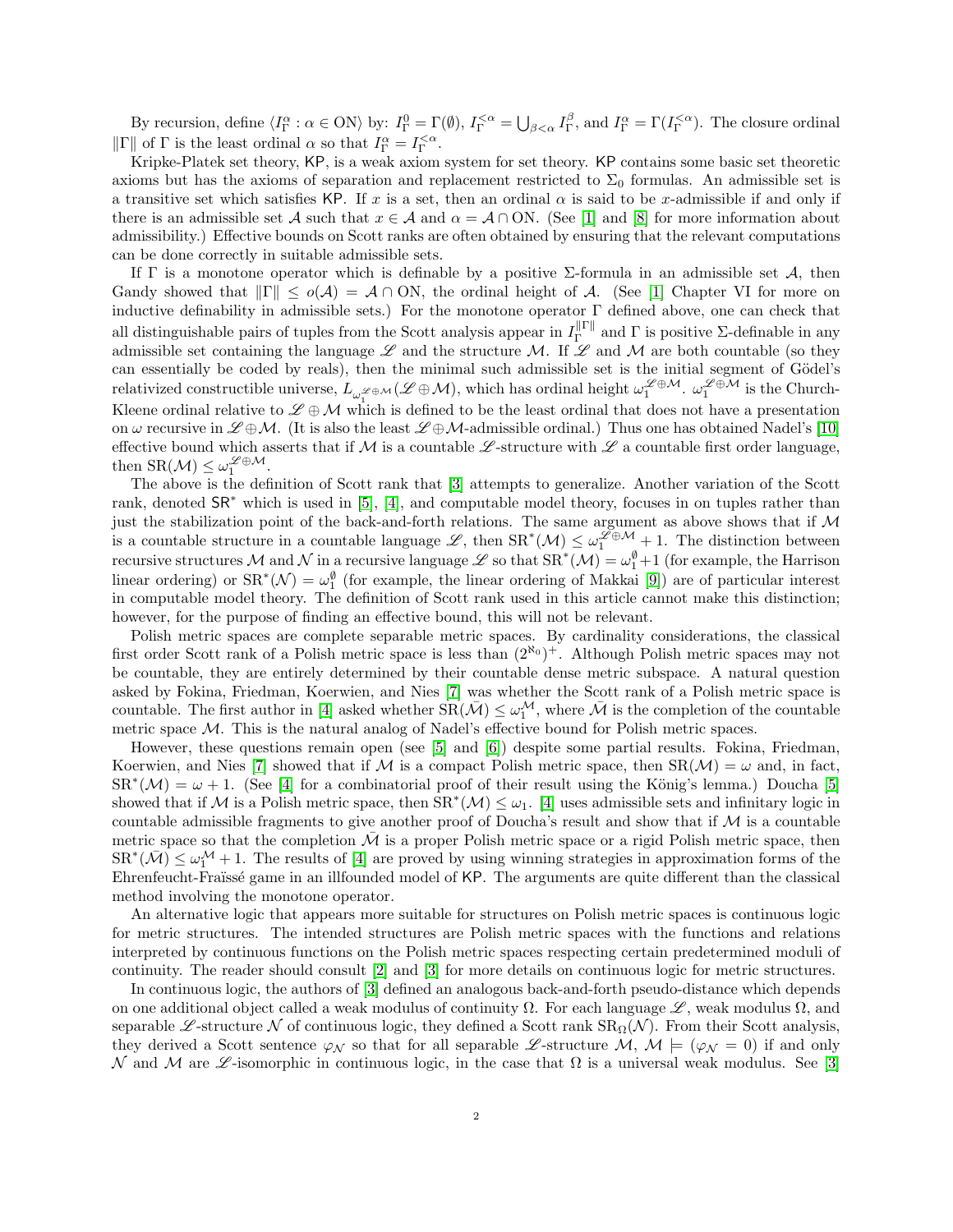Theorem 3.8 and 5.5 for these results and more details. These results give strong evidence that their theory can justly be called a "Scott analysis" for continuous logic.

The authors of [\[3\]](#page-10-0) showed that every Polish metric structure in continuous logic has countable Scott rank by cardinality considerations. Every Polish metric structure in some language  $\mathscr L$  is the completion  $\mathscr L$ structure of a countable dense  $\mathscr{L}$ -pre-structure. The main task addressed in this article is to investigate the connection between the Scott rank of a Polish metric structure and any of its countable dense pre-structures.

Let L<sup>obe</sup> be a countable L-structure. Let L<sup>obe</sup> denote a real coding L which includes information about the associated modulus of the language. Let  $\Omega$  be a weak modulus of continuity which is coded by a real  $\hat{\Omega}$ . Let  $D$  denote a countable  $\mathscr{L}\text{-pre-structure}$ . The main theorem is

**Theorem [4.5.](#page-10-10)** Let  $\mathscr L$  be a countable language with code  $\hat{\mathscr L}$ . Let  $\Omega$  be a weak modulus with code  $\hat{\Omega}$ . Let  $\mathcal D$ be a countable L-pre-structure. Let  $\bar{\mathcal{D}}$  denote the completion structure of  $\mathcal{D}$ . Then  $\text{SR}_{\Omega}(\bar{\mathcal{D}}) \leq \omega_1^{\hat{\mathcal{L}} \oplus \hat{\Omega} \oplus \mathcal{D}}$ .

As an example, consider the class of metric structures consisting of the pure Polish metric spaces. That is, the language is  $\mathscr{L} = \emptyset$ , which consists of no additional non-logical symbols. Thus  $\mathscr{L}$  has a code which is recursive. One can take  $\Omega$  to be the universal weak modulus for this language, which exists and has a recursive code from inspecting the proof of  $[3]$  Proposition 5.3. Now suppose  $\mathcal D$  is a countable metric space. D is naturally a metric L-pre-structure. Let  $\overline{\mathcal{D}}$  be the completion of D as a metric L-pre-structure. Then Theorem [4.5](#page-10-10) states the continuous Scott rank of  $\bar{\mathcal{D}}$ ,  $SR_{\Omega}(\bar{\mathcal{D}})$ , is less than or equal to  $\omega_1^{\mathcal{D}}$ , the Church-Kleene ordinal relative to D. This establishes the analog of Nadel's effective bound on the continuous Scott rank of Polish metric spaces.

The basic template for the proof of Theorem [4.5](#page-10-10) is the same as the classical first order argument. Now one attempts to define various monotone operators on  $\mathcal{D}^{<\omega} \times \mathcal{D}^{<\omega}$  that are positive  $\Sigma$ -definable in an admissible set containing  $\mathcal{D}, \hat{\Omega}$ , and  $\hat{\mathcal{L}}$ . However, for this to be meaningful, one needs to ensure the computation of the back-and-forth pseudo-distance within the desired admissible set evaluates to the correct or true computation as performed in the real world. This amounts to showing that the first back-and-forth function  $r_0$  is computed correctly by the appropriate admissible set. This will be shown by producing a countable collection of basic formulas respecting the weak modulus  $\Omega$  which has a code in every admissible set containing  $\hat{\mathscr{L}} \oplus \hat{\Omega} \oplus \mathcal{D}$  and such that this collection is dense in the collection of all basic formulas respecting the weak modulus under the uniform norm.

The authors would like to thank André Nies for commenting on an early draft of this paper.

### 2. CONTINUOUS LOGIC

See [\[2\]](#page-10-9) for a more detailed exposition on continuous logic for metric structures.

<span id="page-2-0"></span>**Definition 2.1.** [\[3\]](#page-10-0) A modulus of arity n is a continuous function  $\Delta : (\mathbb{R}^{\geq 0})^n \to \mathbb{R}^{\geq 0}$  such that  $\Delta(\bar{0}) = 0$ , and for all  $\bar{r}, \bar{s} \in (\mathbb{R}^{\geq 0})^n$ ,  $\Delta(\bar{r}) \leq \Delta(\bar{r} + \bar{s}) \leq \Delta(\bar{r}) + \Delta(\bar{s})$ . (+ refers to coordinate-wise addition.) The latter succinctly states that  $\Delta$  is non-decreasing and subadditive.

Let  $\Delta$  be a modulus of arity n. Let  $(X_i, d_{X_i})$  and  $(Z, d_Z)$  be metric spaces where  $i < n$ . Define  $d^{\Delta}$ :  $(\prod_{i\leq n} X_i)^2 \to \mathbb{R}^{\geq 0}$  by

$$
d^{\Delta}(\bar{x}, \bar{y}) = \Delta((d_{X_0}(\bar{x}(0), \bar{y}(0)), ..., d_{X_{n-1}}(\bar{x}(n-1), \bar{y}(n-1))))
$$

Let  $f: \prod_{i \leq n} X_i \to Z$ . f respects  $\Delta$  if and only if  $d_Z(f(\bar{x}), f(\bar{y})) \leq d^{\Delta}(\bar{x}, \bar{y})$ .

**Definition 2.2.** [\[3\]](#page-10-0) A weak modulus is a function  $\Omega : (\mathbb{R}^{\geq 0})^{\omega} \to [0, \infty]$  which is non-decreasing, subadditive, lower semi-continuous in the product topology, separately continuous in each coordinate, and  $\Omega(\bar{0}) = 0$ .

For each  $n \in \omega$ , define  $\Omega_n : (\mathbb{R}^{\geq 0})^n \to \mathbb{R}^{\geq 0}$  by  $\Omega_n(x_0, ..., x_{n-1}) = \Omega(x_0, ..., x_{n-1}, 0, 0, 0...).$ 

Fact 2.3. ([\[3\]](#page-10-0) Lemma 2.3.) Let  $\Omega$  be a weak modulus. For all  $n \in \omega$ ,  $\Omega_n$  is a modulus of arity n. For all  $\bar{r} \in (\mathbb{R}^{\geq 0})^{\omega}$ ,  $\Omega(\bar{r}) = \sup_{n \in \omega} \Omega_n(\bar{r} \restriction n)$ .

**Definition 2.4.** A function  $f: X^n \to \mathbb{R}$  respects the weak modulus  $\Omega$  if and only if f respects the modulus  $\Omega_n$ .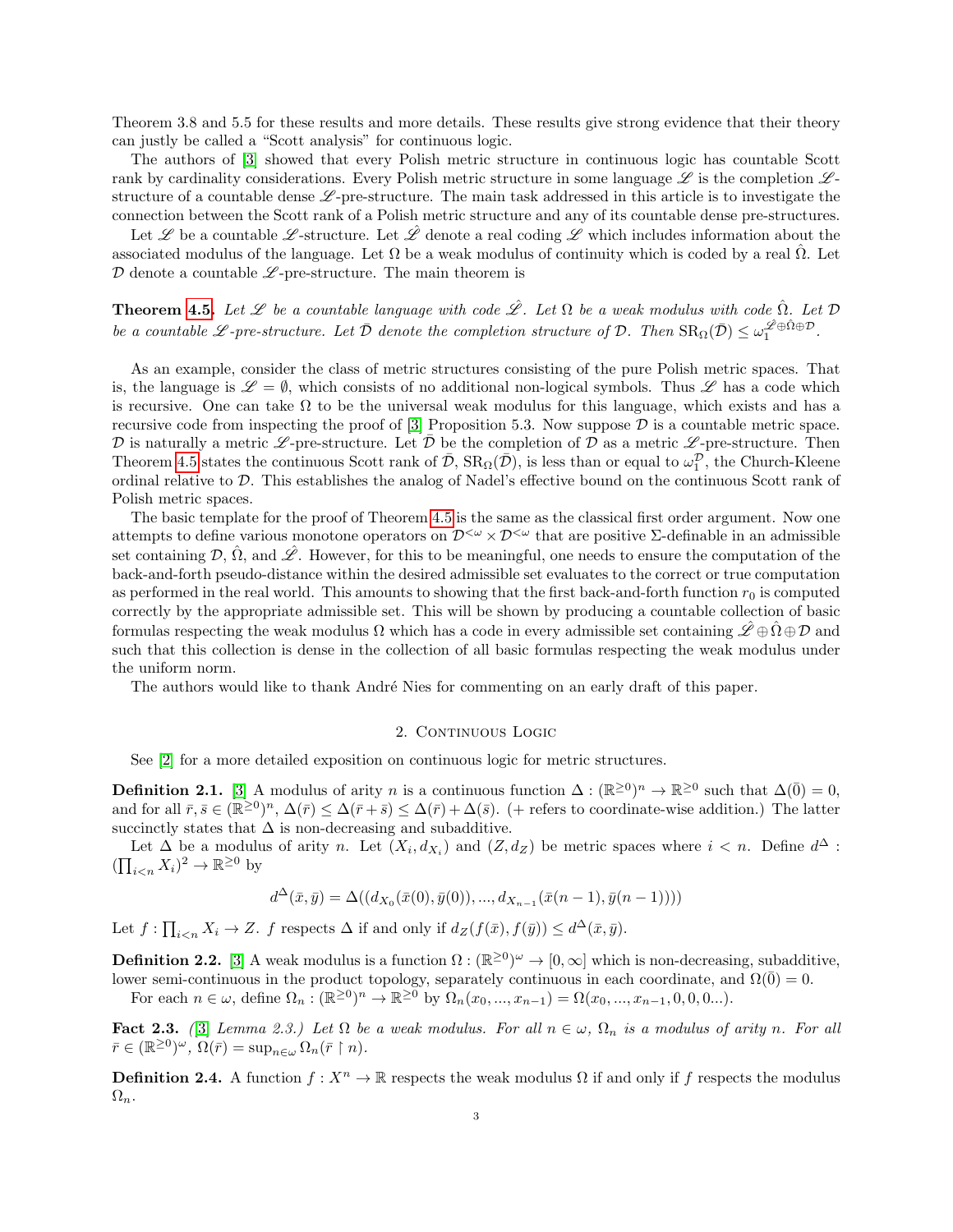**Definition 2.5.** A relation symbol consists of a symbol R, a natural number  $a(R)$ , and a modulus  $\Delta_R$  of arity  $a(R)$ . A function symbol consists of a symbol f, a natural number  $a(f)$ , and a modulus  $\Delta_f$  of arity  $a(f)$ .

A language of continuous logic is a collection  $\mathscr L$  of relation, function, and constant symbols along with a distinguished binary relation symbol d, which is intended to represent the distance function.

For convenience, one will assume all connectives, relation symbols, and the distance relation can only be interpreted to take value in the interval [0, 1].

<span id="page-3-0"></span>**Definition 2.6.** Let  $\mathscr L$  be a language of continuous logic. A  $\mathscr L$ -pre-structure is a collection M consisting of the following: There is a (possibly incomplete) metric space M. For each relation symbol  $R \in \mathscr{L}$ , there is a continuous function  $R^{\mathcal{M}}: M^{a(R)} \to [0,1]$  which respects the modulus  $\Delta_R$ . For each function symbol  $f \in \mathscr{L}$ , there is a continuous function  $f^{\mathcal{M}} : M^{a(f)} \to M$  respecting the modulus  $\Delta_f$ .

A  $\mathscr L$ -structure is an  $\mathscr L$ -pre-structure where M is a complete metric space.

**Fact 2.7.** If D is a L-pre-structure, then there is a canonical L-structure on  $\bar{D}$ , the completion of D, obtained by extending all the interpretation of symbols to the completion. This structure is denoted  $\overline{\mathcal{D}}$ .

<span id="page-3-1"></span>**Definition 2.8.** Let  $\mathscr L$  be a countable language of continuous logic. Fix an infinite set  $\langle v_i : i \in \omega \rangle$  of variables.

The collection of  $\mathscr{L}$ -terms is the smallest set closed under the following:

- 1. Each  $v_i$  is a term.
- 2. If f is a function symbol and  $t_0, ..., t_{a(f)-1}$  are terms, then  $f(t_0, ..., t_{a(f)-1})$  is a term.

The atomic formulas are generated in the following way: If R is a relation symbol and  $t_0, ..., t_{a(R)-1}$  are terms, then  $R(t_0, ..., t_{a(R)-1})$  is an atomic formula. If  $t_1$  and  $t_2$  are terms, then  $d(t_1, t_2)$  is an atomic formula. The collection of  $\mathscr{L}$ -formulas, denoted  $\mathscr{L}_{\omega,\omega}$ , is the smallest collection closed under the following:

1. All atomic formulas are formulas.

2. If  $u : [0,1]^n \to [0,1]$  is a continuous function and  $\varphi_0, ..., \varphi_{n-1}$  are formulas, then  $u(\varphi_0, ..., \varphi_{n-1})$  is a formula.

3. If  $\varphi$  is a formula and  $v_i$  is a variable, then  $\sup_{v_i} \varphi$  and  $\inf_{v_i} \varphi$  are formulas.

Each term or formula has a canonically associated modulus. (See [\[3\]](#page-10-0) Section 2.2 for more details.)

Definition 2.9. The collection of basic formulas is the smallest collection of formulas closed under 1 and 2 in the definition of  $\mathscr{L}_{\omega,\omega}$ .

<span id="page-3-2"></span>Fact 2.10. If  $\varphi$  is a basic formula, then there are atomic formulas  $\varphi_0, ..., \varphi_{k-1}$  and a continuous function  $u:[0,1]^k \rightarrow [0,1]$  so that  $\varphi = u(\varphi_0, ..., \varphi_{k-1}).$ 

*Proof.* This is proved by induction.  $\square$ 

**Definition 2.11.** Let  $\mathscr L$  be a language of continuous logic. Let  $\mathscr D$  be a  $\mathscr L$ -pre-structure.

The interpretation of the terms of  $\mathscr L$  are defined as follows:

1. For each variable  $v_i, v_i^{\mathcal{D}}(a_0, ..., a_{n-1}) = a_i$ , if  $i < n$  and  $a_0, ..., a_{n-1} \in D$ .

2. Suppose  $t_0, ..., t_{n-1}$  are terms mentioning variables  $v_0, ..., v_{k-1}$ , f is a n-ary function symbol,  $\bar{a}$  =  $(a_0, ..., a_{k-1})$  is a tuple from D, and each  $t_j^{\mathcal{D}}(\bar{a})$  has already been defined, then  $(f(t_0, ..., t_{n-1}))^{\mathcal{D}}(\bar{a}) =$  $f^{\mathcal{D}}(t_0^{\mathcal{D}}(\bar{a}),..., t_{n-1}^{\mathcal{D}}(\bar{a})).$ 

The interpretation of formulas is defined recursively as follows:

1. If R is a n-ary function symbol and  $t_0, ..., t_{n-1}$  are terms, then  $(R(t_0, ..., t_{n-1}))^{\mathcal{D}}(\bar{a}) = R^{\mathcal{D}}(t_0^{\mathcal{D}}(\bar{a}), ..., t_{n-1}^{\mathcal{D}}(\bar{a})).$ 2. If  $u : [0,1]^n \to [0,1]$  is a continuous function and  $\varphi_0, ..., \varphi_{n-1}$  are formulas such that  $\varphi_i^{\mathcal{D}}(\bar{a})$  has been defined, then  $(u(\varphi_0, ..., \varphi_{n-1}))^{\mathcal{D}}(\bar{a}) = u(\varphi_0^{\mathcal{D}}(\bar{a}), ..., \varphi_{n-1}^{\mathcal{D}}(\bar{a})).$ 

3. Suppose  $\varphi$  is a formula such that  $\varphi^{\mathcal{D}}(\bar{a})$  has been defined, then

$$
(\sup_{v_i} \varphi)^{\mathcal{D}}(a_0, ..., a_{k-1}) = \sup_{x \in D} \varphi^{\mathcal{D}}(a_0, ..., a_{i-1}, x, a_{i+1}, ..., a_{k-1})
$$

**Definition 2.12.** A continuous function  $f : (\mathbb{R}^{\geq 0})^n \to \mathbb{R}^{\geq 0}$  is coded by a function  $\hat{f} : \mathbb{Q}^n \to \mathbb{Q}^\omega$  with the property that for all  $\bar{p} \in (\mathbb{Q}^{\geq 0})^n$ ,  $\hat{f}(\bar{p})$  is a Cauchy sequence representing  $f(\bar{p})$ . Similar coding can be defined if  $f : [0,1]^n \to [0,1]$ .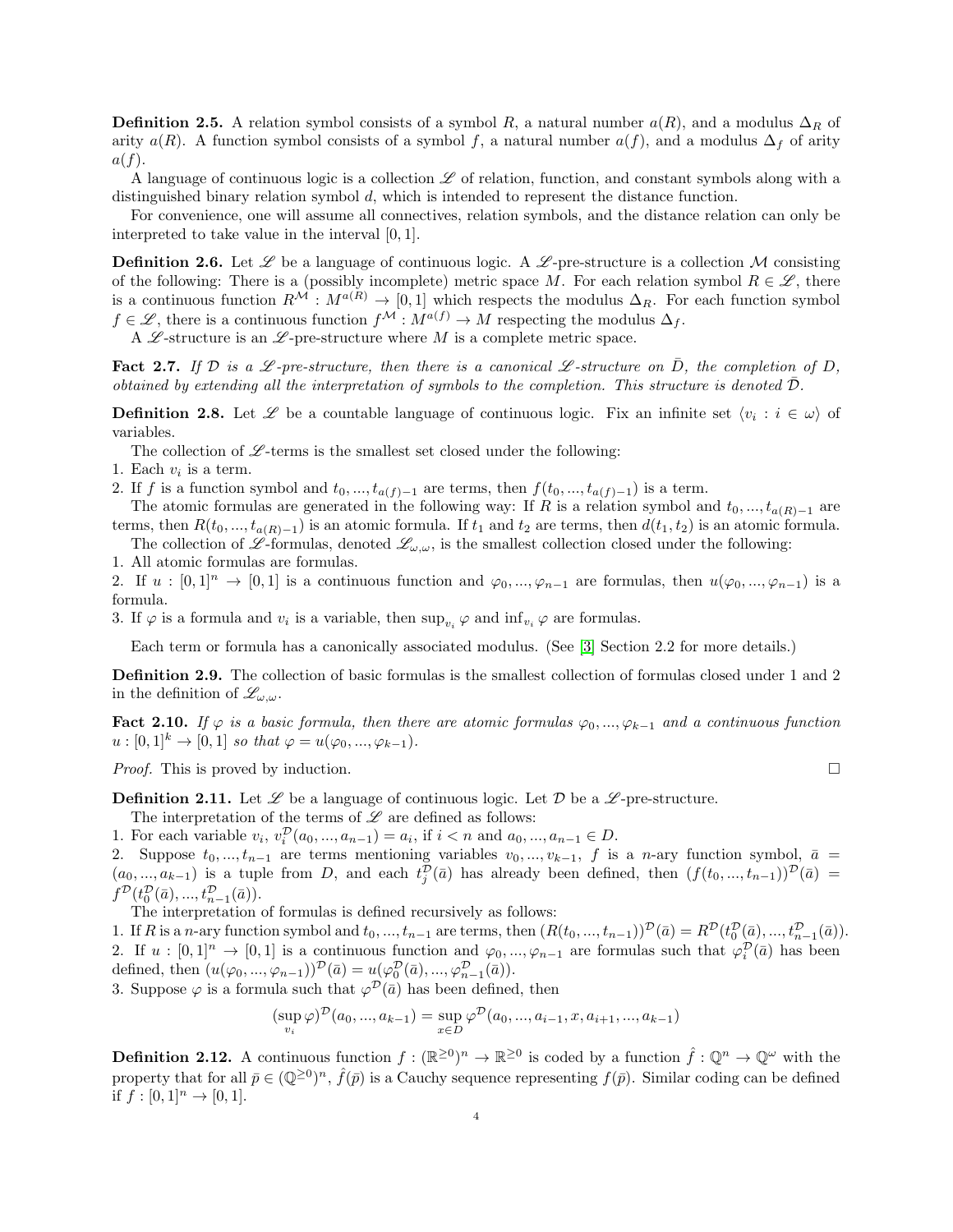Let Let us a countable language for continuous logic. A code  $\hat{\mathscr{L}}$  for  $\mathscr{L}$  consists of the following objects: 1. The symbols of  $\mathscr{L}$ .

2. For each function symbol or relation symbol  $P \in \mathscr{L}$ ,  $\hat{\Delta}_P$ .

If  $\Omega$  is a weak modulus, the code for  $\Omega$  is  $\hat{\Omega}$  consisting of  $\hat{\Omega}_n$  for each  $n \in \omega$ .

Each connective  $u : [0, 1]^n \to [0, 1]$  has a code  $\hat{u}$  as defined above. Using this and the recursive definition of formulas, one can obtain codes  $\hat{\varphi}$  for each formula  $\varphi$ .

Let  $\mathcal{D} = (D, d)$  (where d refers to the metric) be a countable L-pre-structure. If  $f: D^n \to \mathbb{R}$ , then the code for f is  $\hat{f}: D^n \to \mathbb{Q}^\omega$  so that for all  $\bar{x} \in D^n$ ,  $\hat{f}(\bar{x})$  is a Cauchy-sequence representing  $f(\bar{x})$ .

The code of D, denoted  $\hat{\mathcal{D}}$ , consists of the underlying set D,  $f^{\mathcal{D}}$ ,  $\hat{R}^{\mathcal{D}}$ , and  $\hat{d}$ .

If E is a countable collection of functions (which have a code as above), then a code for E is a function E on  $\omega$  so that for all n,  $E(n)$  is a code for a function in E and for every function  $f \in E$ , there is some n so that  $\hat{E}(n)$  is a code for f.

Remark 2.13. Throughout, some of coding details will be left to the reader. For instance, the reader can check that in models of KP, values of functions on appropriate objects can be recovered from the appropriate codes of the functions and the objects.

In some sense, information about the L-structure  $\bar{\mathcal{D}}$  is entirely contained in  $\hat{\mathcal{L}} \oplus \mathcal{D}$ . In the following, one will be concerned about analyzing the continuous Scott analysis of  $\overline{\mathcal{D}}$ . Unlike the first order case, the continuous Scott analysis has one additional parameter, a weak modulus  $\Omega$ . Hence the real  $\mathscr{L} \oplus \Omega \oplus \mathcal{D}$  codes all the parameters in the continuous Scott analysis of M relative to the weak modulus  $\Omega$ . The main concern is to find a bound on the continuous Scott rank of M relative to  $\Omega$  using these parameters.

Recall that an admissible set is a transitive set which satisfies KP, a weak system of axioms for set theory. For any real r, there are countable admissible sets containing r, for instance  $L_{\omega_1^r}(r)$ .

**Definition 2.14.** Let  $\mathscr L$  be a countable language. Let  $\Omega$  be a weak modulus. Let  $\mathcal D$  be a countable  $\mathscr{L}$ -pre-structure (which one may assume has domain  $\omega$ ). Let A be a countable admissible set.

 $\mathscr{L}$  (respectively,  $\Omega$ ) is said to belong to the admissible set A if and only if  $\mathscr{L} \in A$  (or  $\hat{\Omega} \in A$ , respectively).  $\mathcal D$  is said to belong to  $\mathcal A$  if and only if  $\mathcal D \in A$ .

If  $\varphi \in L_{\omega,\omega}$ , then  $\varphi$  belongs to A if and only if  $\hat{\varphi} \in A$ .

Let  $\mathscr{L}_{\omega,\omega}^{\mathcal{A}}$  denote the collection of all formulas of  $\mathscr{L}_{\omega,\omega}$  that belong to  $\mathcal{A}$ .

The interpretation of  $\mathscr{L}_{\omega,\omega}$  formulas evaluated at elements of D is the same as the interpretation in the completion  $\mathcal{D}$ :

<span id="page-4-0"></span>**Fact 2.15.** Let D be a countable L-pre-structure. Let  $x_0, ..., x_{n-1} \in D$ . Let  $\varphi \in \mathcal{L}_{\omega,\omega}$ . Then  $\varphi^{\mathcal{D}}(x_0, ..., x_{n-1}) =$  $\varphi^{\bar{\mathcal{D}}}(x_0, ..., x_{n-1}).$ 

*Proof.* For all terms t and  $\bar{a} \in D$ ,  $t^{\mathcal{D}}(\bar{a}) = t^{\bar{D}}(\bar{a})$ .

Fact [2.15](#page-4-0) is proved by induction:

Suppose the result holds for  $\varphi_0, ..., \varphi_{n-1}$  and  $u : [0, 1]^n \to [0, 1]$  is a continuous function, then

$$
(u(\varphi_0, ..., \varphi_{n-1}))^{\bar{\mathcal{D}}}(\bar{a}) = u(\varphi_0^{\bar{\mathcal{D}}}(\bar{a}), ..., \varphi_{n-1}^{\bar{\mathcal{D}}}(\bar{a})) = u(\varphi_0^{\mathcal{D}}(\bar{a}), ..., \varphi_{n-1}^{\mathcal{D}}(\bar{a})) = (u(\varphi_0, ..., \varphi_{n-1}))^{\bar{\mathcal{D}}}(\bar{a})
$$

by using the induction hypothesis.

Suppose the result holds for  $\varphi$ . Let  $i < k$ . Then

$$
(\sup_{v_i} \varphi)^{\bar{D}}(a_0, ..., a_{k-1}) = \sup_{b \in \bar{D}} \varphi^{\bar{D}}(a_0, ..., a_{i-1}, b, a_{i+1}, ..., a_k) = \sup_{b \in D} \varphi^{\bar{D}}(a_1, ..., a_{i-1}, b, a_{i+1}, ..., a_{k-1})
$$

$$
= \sup_{b \in D} \varphi^{\bar{D}}(a_1, ..., a_{i-1}, b, a_{i+1}, ..., a_{k-1}) = (\sup_{v_i} \varphi)^{\bar{D}}(a_0, ..., a_{k-1})
$$

using the continuity of  $\varphi$  and the induction hypothesis. A similar argument holds for inf.

By induction, the result has been shown.  $\square$ 

KP is capable of formulating the syntax and semantics of continuous logic using the codes of various continuous functions and Cauchy sequence representations of reals and elements of  $\bar{D}$ . The following is straightforward coding: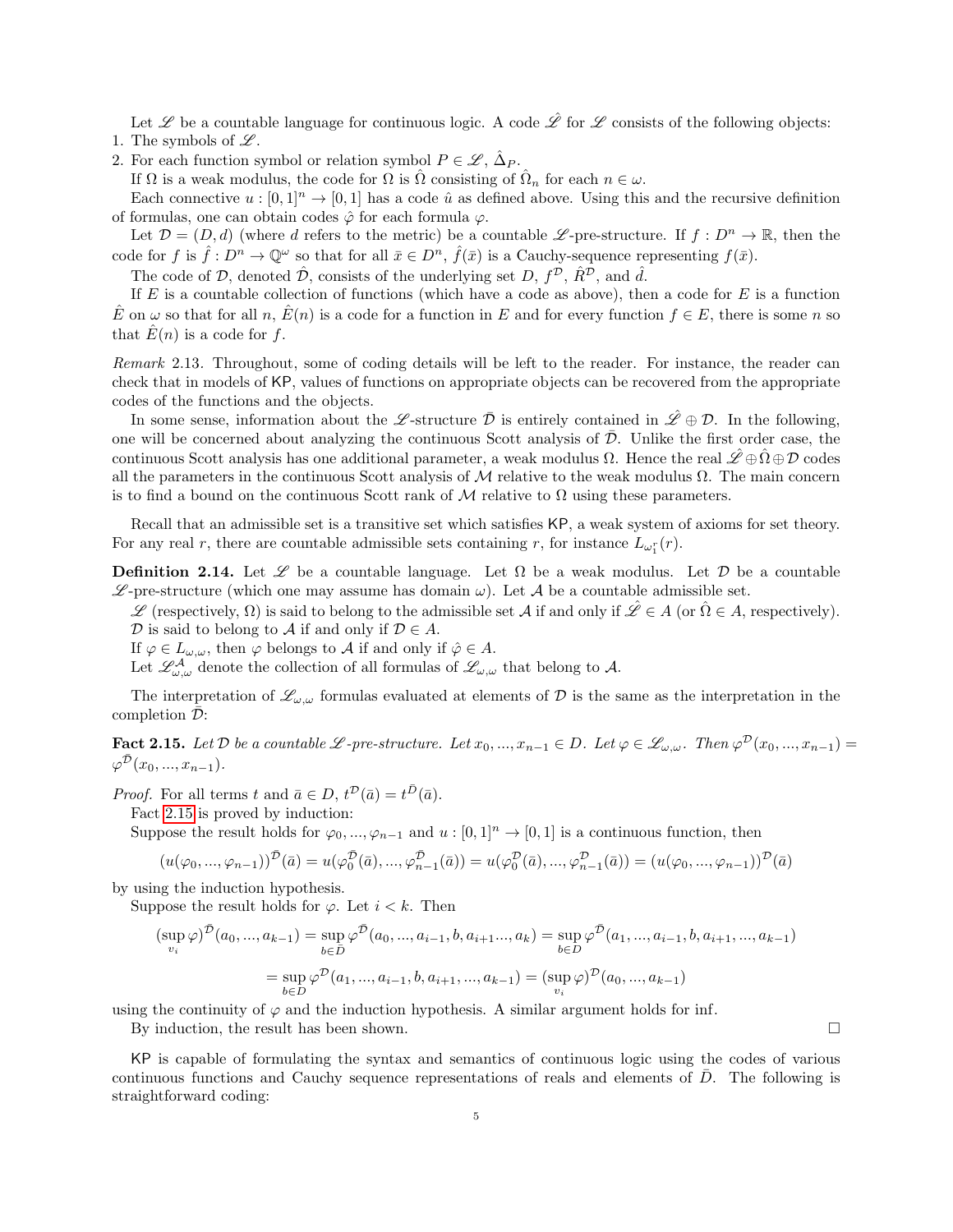<span id="page-5-1"></span>Fact 2.16. Let  $\mathscr L$  be a countable language of continuous logic. Let A be a countable admissible set such that  $\mathscr{L} \in \mathcal{A}$ . Let  $\mathcal D$  be a countable  $\mathscr{L}$ -pre-structure in  $\mathcal A$ . Let  $\varphi \in L^{\mathcal A}_{\omega,\omega}$ . Let  $\bar a$  be a tuple of elements in  $D$ . Let  $(\varphi^{\mathcal{D}}(\bar{a}))^{\mathcal{A}}$  be the computation of  $\varphi^{\mathcal{D}}(\bar{a})$  (considered as a Q-Cauchy sequence) in the admissible set A. Then  $\varphi^{\mathcal{D}}(\bar{a}) = (\varphi^{\mathcal{D}}(\bar{a}))^{\mathcal{A}}$  and by Fact [2.15,](#page-4-0) this is equal to  $\varphi^{\bar{\mathcal{D}}}(\bar{a})$ .

### 3. Density of Basic Formulas Respecting a Weak Modulus

The Scott analysis for continuous logic of [\[3\]](#page-10-0) is formulated using the back-and-forth pseudo-distance functions  $\langle r_{\alpha} : \alpha \in \mathbb{N} \rangle$  from Definition [4.1.](#page-9-0) Like the classical Scott analysis, the continuous Scott analysis can be expressed through a certain monotone operator. The Scott rank is then the closure ordinal of this operator. To obtain an effective bound, one will show that there is an equivalent monotone operator in a suitable countable admissible set that correctly represents the true Scott analysis occurring in the real world.

This amounts to showing that one can compute each  $r_\alpha$  correctly in an appropriate admissible set. From Definition [4.1,](#page-9-0) one can see that from  $r_{\alpha}$ , one obtains  $r_{\alpha+1}$  by a simple explicit procedure. Similarly, if  $\beta$  is a limit ordinal, one can obtained  $r_\beta$  by a simple explicit procedure from the collection  $\{r_\gamma : \gamma < \beta\}$ .

Thus one will need to show that there is an appropriate countable admissible set which can compute the initial function  $r_0$  correctly. From Definition [4.1,](#page-9-0)  $r_0$  is defined by taking a certain supremum over all basic  $\mathscr L$ -formulas respecting a modulus  $\Omega$ . The collection of all such formulas is uncountable and so certainly does not belong to any countable admissible set. The main result of this section is to show that there is a countable collection of such formulas which is dense in the uniform norm among the collection of all basic  $\mathscr L$ -formulas respecting Ω and this collection is arithmetical in the code for  $\mathscr L$  and Ω. See Fact [3.13](#page-9-1) for the precise statement.

**Definition 3.1.** Suppose  $n \in \omega$ . A subset  $A \subseteq (\mathbb{R}^{\geq 0})^n$  is said to be *nice* if and only if

1. For all  $\bar{x} \in A$  and all  $\bar{y} \in (\mathbb{R}^{\geq 0})^n$  such that for all  $i < n$ ,  $\bar{y}(i) \leq \bar{x}(i)$ , then  $\bar{y} \in A$ .

2. There is an open set  $U \subseteq (\mathbb{R}^{\geq 0})^n$  with  $\overline{0} \in U$  and  $U \subseteq A$ .

The following will be useful notation throughout:

**Definition 3.2.** For  $\bar{x} \in \mathbb{R}^k$ , let  $\pi(\bar{x}) \in (\mathbb{R}^{\geq 0})^k$  be defined by  $\pi(\bar{x})(i) = |\bar{x}(i)|$  for all  $i < k$ .

<span id="page-5-0"></span>**Fact 3.3.** Suppose  $f : A \to \mathbb{R}^{\geq 0}$  is a function defined on a nice  $A \subseteq (\mathbb{R}^{\geq 0})^n$ , is non-decreasing,  $f(\overline{0}) = 0$ , continuous at  $\bar{0}$ , and has code  $\hat{f}$ . Then there is a function  $g : (\mathbb{R}^{\geq 0})^n \to \mathbb{R}^{\geq 0}$  so that

(i) g is a modulus of arity n with the property that for all  $\bar{x} \in A$ ,  $g(\bar{x}) \leq f(\bar{x})$ .

(ii) g is the largest modulus of arity n below f in the following sense: if h is a modulus of arity n below f in the sense that for all  $\bar{x} \in A$ ,  $h(\bar{x}) \leq f(\bar{x})$ , then one has that for all  $\bar{x} \in (\mathbb{R}^{\geq 0})^n$ ,  $h(\bar{x}) \leq g(\bar{x})$ .

(iii)  $\hat{g}$ , the code of g, is arithmetic in any function  $f: A \cap (\mathbb{Q}^{\geq 0})^n \to \mathbb{Q}^\omega$  such that for all  $\bar{p} \in A \cap (\mathbb{Q}^{\geq 0})^n$ ,  $f(\bar{p})$  is a Cauchy sequence representing  $f(\bar{p})$ .

(Note that f is essentially a real and it codes f on  $(\mathbb{Q}^{\geq 0})^n$  in a manner similar to how continuous functions are coded, but if f is not continuous, then f may not be recovered from  $f$ .)

*Proof.* For notational simplicity, if  $\bar{x}$  and  $\bar{y}$  are elements of  $(\mathbb{R}^{\geq 0})^n$ , then one writes  $\bar{x} \preceq \bar{y}$  if and only if for all  $i < n$ ,  $\bar{x}(i) < \bar{y}(i)$ .

Define function g on  $(\mathbb{R}^{\geq 0})^n$  as follows:

$$
g(\bar{x}) = \inf \left\{ f(\bar{x}_0) + \dots + f(\bar{x}_{k-1}) : k \in \omega \wedge \bar{x}_0, ..., \bar{x}_{k-1} \in A \cap (\mathbb{Q}^{\geq 0})^n \wedge \bar{x} \preceq \sum_{i < k} \bar{x}_i \right\}
$$

Note that  $g(\overline{0}) = 0$  since  $f(\overline{0}) = 0$  and for all  $\overline{x} \in A \cap (\mathbb{Q}^{\geq 0})^n$ ,  $g(\overline{x}) \leq f(\overline{x})$ .

(Claim 1) g is non-decreasing: Suppose  $\bar{x}, \bar{y} \in (\mathbb{R}^{\geq 0})^n$  is such that  $\bar{x} \preceq \bar{y}$ . Fix some  $\bar{y}_0, ..., \bar{y}_{k-1} \in A \cap (\mathbb{Q}^{\geq 0})^n$ so that  $\bar{y} \preceq \sum_{i \leq k} \bar{y}_i$ . Then  $\bar{x} \preceq \sum_{i \leq k} \bar{y}_k$  since  $\bar{x} \preceq \bar{y}$ . Since  $\bar{y}_0, ..., \bar{y}_{k-1}$  with  $\bar{y} \leq \sum_{i \leq k} \bar{y}_i$  were arbitrary, one has that  $g(\bar{x}) \leq g(\bar{y})$  by the definition of g.

(Claim 2) g is subadditive: Fix  $\bar{x}$  and  $\bar{y}$ . Suppose  $\bar{x}_0, ..., \bar{x}_{k-1} \in A \cap (\mathbb{Q}^{\geq 0})^n$  are such that  $\bar{x} \preceq$  $\sum_{i\leq k}\bar{x}_i$ . Suppose  $\bar{y}_0, ..., \bar{y}_{p-1} \in A \cap (\mathbb{Q}^{\geq 0})^n$  are such that  $\bar{y} \preceq \sum_{i\leq p}\bar{y}_i$ . Let  $\bar{z}_0, ..., \bar{z}_{k+p-1}$  enumerate  $\bar{x}_0, ..., \bar{x}_{k-1}, \bar{y}_0, ..., \bar{y}_{p-1}$ . Then  $\bar{x} + \bar{y} \preceq \sum_{i \leq k+p} \bar{z}_i$ . It follows from the definition of g that  $g(\bar{x} + \bar{y}) \leq g(\bar{x}) + g(\bar{y})$ .

(Claim 3) g is continuous: Fix  $\epsilon > 0$ . Since f is continuous at  $\overline{0}$  and A is nice, there is some  $\delta > 0$  so that for all  $\bar{x} \in (\mathbb{R}^{\geq 0})^n$  with the property that for all  $i < n$ ,  $\bar{x}(i) < \delta$ , one has that  $\bar{x} \in A$  and  $f(\bar{x}) < \epsilon$ .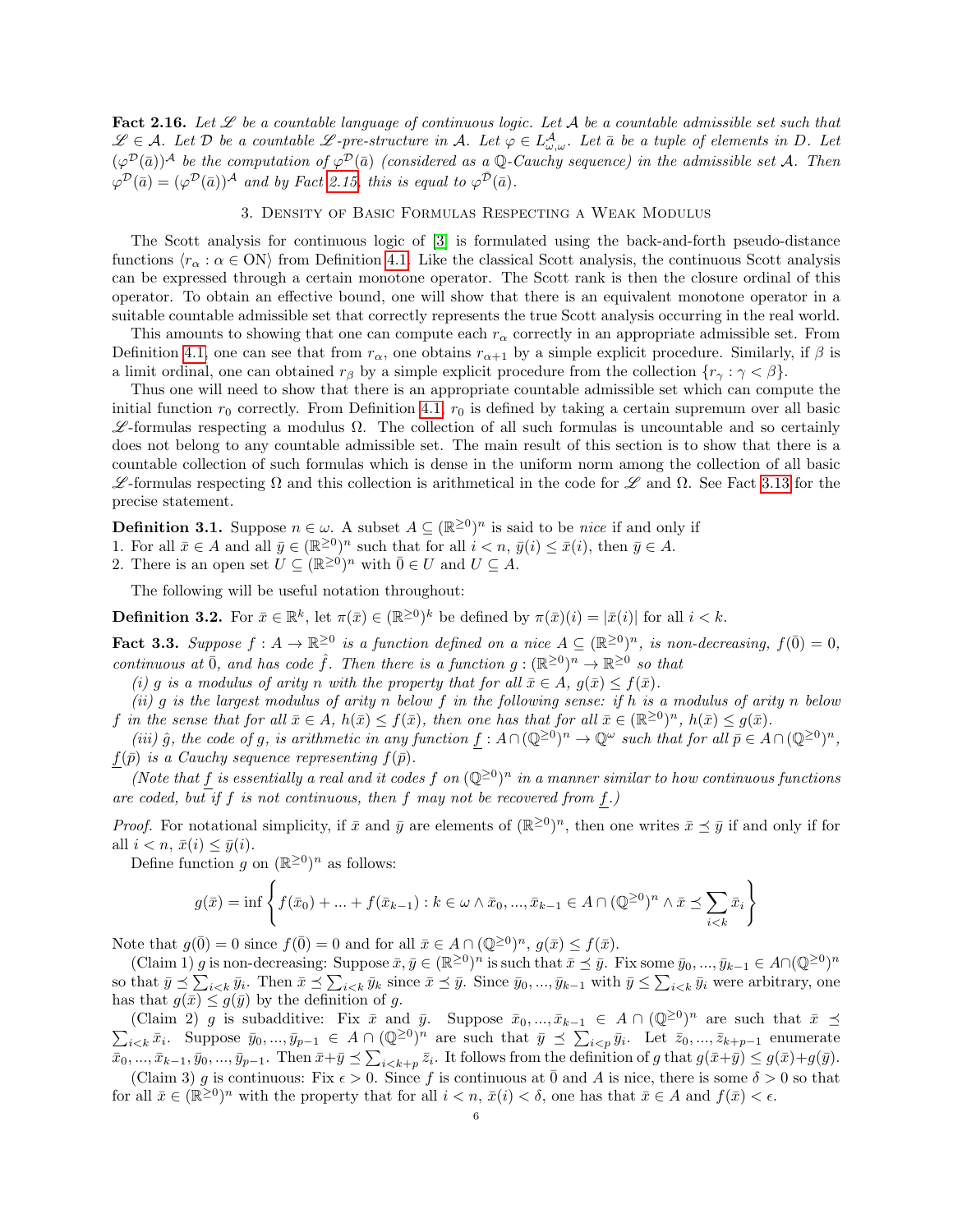Fix  $\bar{x} \in (\mathbb{R}^{\geq 0})^n$ . Let  $y \in (\mathbb{R}^{\geq 0})^n$  be such that for all  $i < n$ ,  $\pi(\bar{y} - \bar{x})(i) < \frac{\delta}{2}$ . Choose a  $\bar{z} \in (\mathbb{Q}^{\geq 0})^n$  such that  $\pi(\bar{y}-\bar{x}) \preceq \bar{z}$  and  $\bar{z}(i) < \delta$  for all  $i < k$ . By the choice of  $\delta, \bar{z} \in A \cap (\mathbb{Q}^{\geq 0})^n$ . Without loss of generality, suppose that  $g(\bar{y}) \geq g(\bar{x})$ . Note that  $\bar{y} \preceq \bar{x} + \pi(\bar{y} - \bar{x})$ . Using the fact that g is non-decreasing, subadditive, g is less than f on  $A \cap (\mathbb{Q}^{\geq 0})^n$ , and the choice of  $\overline{z}$  and  $\delta$ , one has that

$$
|g(\bar{y}) - g(\bar{x})| = g(\bar{y}) - g(\bar{x}) \le g(\bar{x} + \pi(\bar{y} - \bar{x})) - g(\bar{x}) \le g(\bar{x}) + g(\pi(\bar{y} - \bar{x})) - g(\bar{x})
$$

$$
= g(\pi(\bar{y} - \bar{x})) \le g(\bar{z}) \le f(\bar{z}) < \epsilon
$$

The continuity of  $g$  has been established

It has been shown that  $g$  is a modulus.

(Claim 4) For all  $\bar{x} \in A$ ,  $g(\bar{x}) \leq f(\bar{x})$ : For each  $j \in \omega$ , let  $\bar{x}_j \preceq \bar{x}$  be such that  $\bar{x}_j \in (\mathbb{Q}^{\geq 0})^n$  and  $(\bar{x}-\bar{x}_j)(i) < \frac{1}{j+1}$  for all  $i < n$ . Since  $\bar{x} \in A$  and A is nice,  $\bar{x}_j \in A \cap (\mathbb{Q}^{\geq 0})^n$  for all  $j \in \omega$ . Since  $g(\bar{y}) \leq f(\bar{y})$  for all  $\bar{y} \in A \cap (\mathbb{Q}^{\geq 0})^n$ , the continuity of g and the fact that f is non-decreasing imply that  $g(\bar{x}) = \lim_{j \to \infty} g(\bar{x}_j) = \lim_{j \to \infty} f(\bar{x}_j) \leq f(\bar{x}).$ 

(Claim 5) g is the largest n-ary modulus below f: Suppose h is modulus below f but there is some  $\bar{x} \in (\mathbb{R}^{\geq 0})^n$  so that  $g(\bar{x}) < h(\bar{x})$ . Then there is some  $\bar{x}_0, ..., \bar{x}_{k-1} \in A \cap (\mathbb{Q}^{\geq 0})^n$  so that  $\bar{x} \preceq \sum_{i \leq k} \bar{x}_i$  and  $\sum_{i \leq k} f(\bar{x}_i) < h(\bar{x})$ . However since h is an n-ary modulus, one must have

$$
\sum_{i < k} f(\bar{x}_i) < h(\bar{x}) \le \sum_{i < k} h(\bar{x}_i) \le \sum_{i < k} f(\bar{x}_i)
$$

Contradiction.

Note that the definition of g depends only the value of f on  $A \cap (\mathbb{Q}^{\geq 0})^n$ . This implies that there is a code  $\hat{g}$  of g which is arithmetic in f.

<span id="page-6-0"></span>Fact 3.4. Let  $\varphi_0, ..., \varphi_{k-1}$  be atomic formulas of  $\mathscr{L}_{\omega,\omega}$  with free variables  $v_0, ..., v_{n-1}$ . Let  $\Delta_0, ..., \Delta_{k-1}$  be the canonical moduli of  $\varphi_0, ..., \varphi_{k-1}$ , respectively, as mentioned at the end of Definition [2.8.](#page-3-1) Assume that each  $\Delta_i$  is not the constant 0 function. Let  $\Omega$  be a weak modulus. Then there is an k-ary modulus  $\Delta$  with a code which is arithmetic in  $\mathscr{L} \oplus \hat{\Omega}$  such that for all continuous functions  $u : [0,1]^k \to [0,1]$ ,  $u(\varphi_0, ..., \varphi_k)$ respects  $\Omega$  if and only if u respects  $\Delta$ .

*Proof.* First, observe that since each  $\varphi_i$  is atomic,  $\Delta_i$  is recursive in  $\hat{\mathscr{L}}$ . Suppose  $u : [0,1]^k \to [0,1]$  is continuous and  $\Delta^u$  is the least modulus of continuity for u as defined in [\[3\]](#page-10-0) Section 2.1. By definition, the canonical modulus for  $u(\varphi_0, ..., \varphi_{k-1})$  is  $\Delta^u(\Delta_0, ..., \Delta_{k-1})$ . Suppose  $u(\varphi_0, ..., \varphi_{k-1})$  respects  $\Omega_n$ . This means that for all  $\bar{x} \in (\mathbb{R}^{\geq 0})^n$ ,

$$
\Delta^u(\Delta_0(\bar{x}),...,\Delta_{k-1}(\bar{x})) \le \Omega_n(\bar{x})
$$

Hence  $\Delta^u$  must satisfy the following relation: For all  $\bar{r} \in (\mathbb{R}^{\geq 0})^k$  such that there is some  $\bar{x}$  with the property that for all  $i < k$ ,  $\Delta_i(\bar{x}) \geq \bar{r}(i)$ ,

$$
\Delta^{u}(\bar{r}) \leq \inf \{ \Omega_{n}(\bar{x}) : \bar{x} \in (\mathbb{R}^{\geq 0})^{n} \wedge (\forall i < k)(\Delta_{i}(\bar{x}) \geq \bar{r}(i)) \}
$$

Let  $f$  be defined by

$$
f(\bar{r}) = \inf \{ \Omega_n(\bar{x}) : \bar{x} \in (\mathbb{R}^{\geq 0})^n \wedge (\forall i < k)(\Delta_i(\bar{x}) \geq \bar{r}(i)) \}.
$$

Using the assumption that each  $\Delta_i$  is not constantly 0, f is defined on a nice  $A \subseteq (\mathbb{R}^{\geq 0})^k$ .

Note that  $\Delta^u(\bar{r}) \leq f(\bar{r})$  for all  $\bar{r} \in A$  if and only if  $u(\varphi_0, ..., \varphi_{k-1})$  respect  $\Omega_n$ :

 $(\Rightarrow)$  is clear.

(←) Suppose there is some  $\bar{r} \in A$  so that  $f(\bar{r}) < \Delta^u(\bar{r})$ . Then there is some  $\bar{x}$  so that for all  $i, \Delta_i(\bar{x}) \geq \bar{r}(i)$ and  $\Omega_n(\bar{x}) < \Delta^u(\bar{r})$ . Let  $\bar{s}$  be such that  $\bar{s}(i) = \Delta_i(\bar{x})$ . Since for all  $i < k$ ,  $\bar{r}(i) \leq \bar{s}(i)$ , one has that  $\Delta^u(\bar{r}) \leq \Delta^u(\bar{s})$ . But then  $\Omega_n(\bar{x}) < \Delta^u(\bar{r}) \leq \Delta^u(\bar{s}) = \Delta^u(\Delta_0(\bar{x}),...,\Delta_{k-1}(\bar{x}))$ . The canonical modulus for the formula does not respect  $\Omega_n$ .

f is clearly non-decreasing where it is defined.

Next to show f is continuous at  $\bar{0}:$  Let  $\epsilon > 0$ . Since  $\Omega_n$  is continuous, there is some  $\delta > 0$  so that  $\Omega_n(\bar{x}) < \epsilon$ whenever  $\bar{x}$  has the property that for all  $i < k$ ,  $\bar{x}(i) < \delta$ . Since each  $\Delta_j$  is not constant in a neighborhood of  $\overline{0}$ , for each j, there is some  $\overline{z}_j$  with  $\overline{z}_j(i) < \frac{\delta}{n}$  for each  $i < k$  and  $\Delta_j(\overline{z}_j) > 0$ . Let  $\overline{z} = \sum_{j < k} \overline{z}_j$ . Since each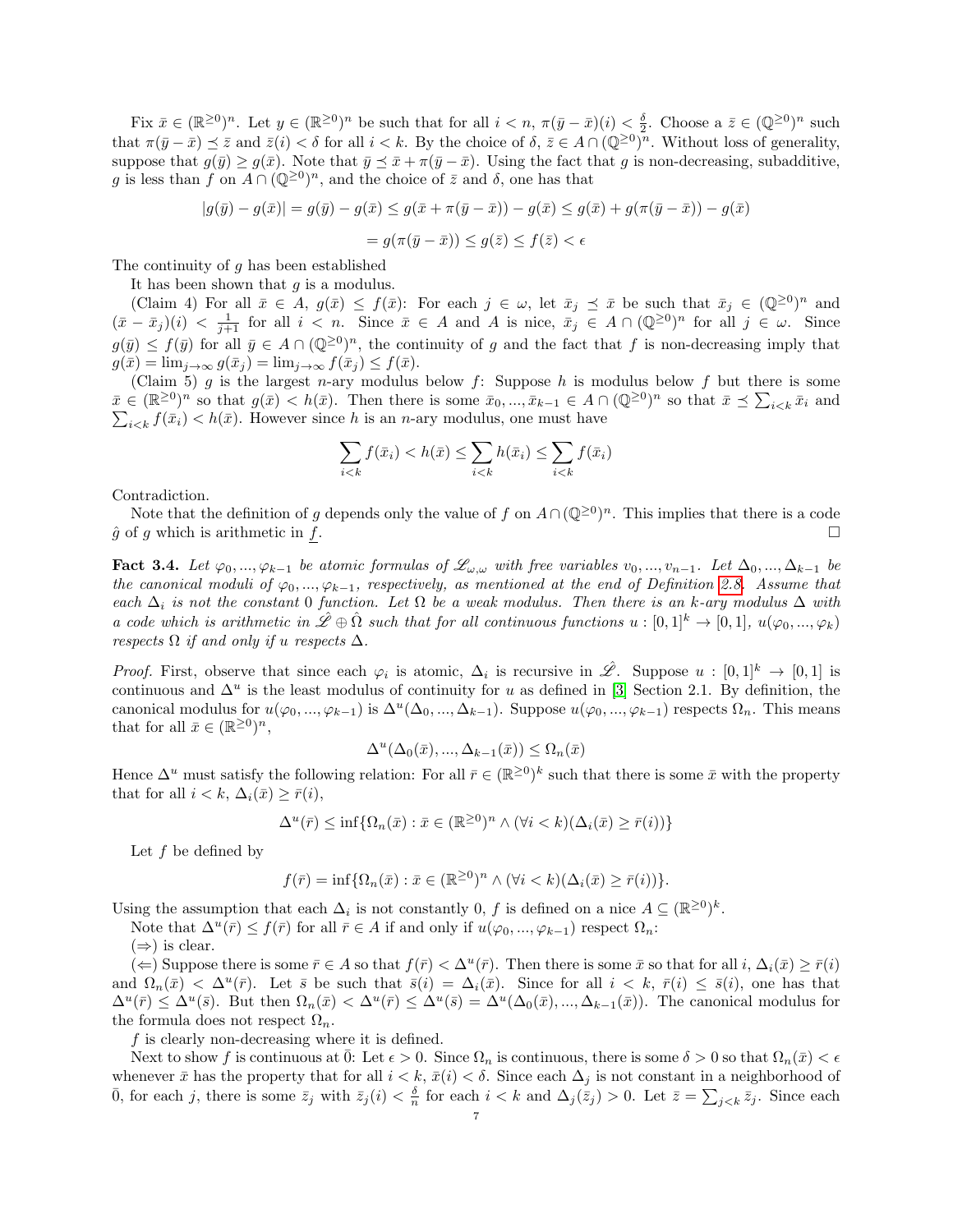$\Delta_i$  is non-decreasing for  $0 \leq i < k$ ,  $\Delta_i(\bar{z}) > 0$ . Let  $\gamma = \min{\{\Delta_i(\bar{z}) : i < k\}}$ . Suppose  $\bar{r}$  is such that for all  $i < k, \bar{r}(i) < \gamma$ . Then

$$
\Omega_n(\bar{z}) \in \{ \Omega_n(\bar{x}) : \bar{x} \in (\mathbb{R}^{\geq 0})^n \wedge (\forall i < k)(\Delta_i(\bar{x}) \geq \bar{r}(i)) \}
$$

Hence  $f(\bar{r}) \leq \Omega_n(\bar{z}) < \epsilon$ . f is continuous at  $\bar{0}$ .

One can find a function  $f : A \cap (\mathbb{Q}^{\geq 0})^n \to \mathbb{Q}^\omega$  with the properties in Fact [3.3](#page-5-0) for this function f which is arithmetic in  $\mathscr{L}\oplus\hat{\Omega}$ . (Note that in the definition of f, one obtains the same function if the infimum is taken over  $\bar{x} \in (\mathbb{Q}^{\geq 0})^n$  with the required property above.) Fact [3.3](#page-5-0) states there is a largest modulus  $\Delta$  below f which is arithmetic in  $\mathscr{L} \oplus \hat{\Omega}$ . This completes the proof.

**Definition 3.5.** Let  $I \subseteq \mathbb{R}$  be an open or closed interval. Let X be a compact metric space. Let  $C(X, I)$ be the collection of continuous functions  $f: X \to I$ .

For  $f \in C(X, I)$ , let  $||f|| = \sup_{x \in X} |f(x)|$  be the uniform norm of f.

If  $f, g \in C(X, I)$ , then define  $(f \wedge g)(x) = \min\{f(x), g(x)\}\$ and  $(f \vee g)(x) = \max\{f(x), g(x)\}\$ .

 $L \subseteq C(X, I)$  is a lattice if and only if if for all  $f, g \in L$ ,  $f \wedge g, f \vee g \in L$ .

The following fact follows from the proof of the Stone-Weierstass theorem:

<span id="page-7-1"></span>Fact 3.6. Let X be a compact metric space. Let  $I \subseteq \mathbb{R}$  be an interval,  $f \in C(X, I)$ , and  $L \subseteq C(X, I)$  be a lattice.

Suppose for all  $x, y \in X$ , there is some  $g \in L$  so that  $g(x) = f(x)$  and  $g(y) = f(y)$ . Then for all  $\epsilon > 0$ , there is some  $h \in L$  so that  $||f - h|| < \epsilon$ .

*Proof.* Fix  $f \in C(X, I)$ . Pick an  $\epsilon > 0$ . Fix  $x \in X$ . By the assumption, for each  $y \in X$ , choose functions  $g_y^x \in L$  so that  $f(x) = g_y^x(x)$  and  $f(y) = g_y^x(y)$ . Define  $A_y^x = \{z \in X : g_y^x(z) < f(z) + \epsilon\}$ .  $A_y^x$  is open using the continuity of  $g_y^x$  and f. Note that  $y \in A_y^x$ .  $\bigcup_{y \in X} A_y^x$  covers X. By compactness, there is a finite set  $F_x \subseteq X$  so that  $\bigcup_{y \in F_x} A_y^x = X$ .

Define  $k_x = \bigwedge_{y \in F_x} g_y^x$ . Since L is a lattice,  $k_x \in L$ . Note that  $k_x(x) = f(x)$ . For any  $z \in X$ , there is some  $y \in F_x$  so that  $z \in A_y^x$ . Then  $k_x(z) \leq g_x^y(z) < f(z) + \epsilon$ . This show that for all  $z \in X$ ,  $k_x(z) < f(z) + \epsilon$ .

For  $x \in X$ , let  $B_x = \{z \in X : f(z) - \epsilon < k_x(z)\}$ . Each  $B_x$  is open and  $x \in B_x$ .  $\bigcup_{x \in X} B_x = X$ . By compactness, there is a finite set  $F \subseteq X$  so that  $\bigcup_{x \in F} B_x = X$ .

Let  $h(z) = \bigvee_{x \in F} k_x(z)$ . Again since L is a lattice,  $h \in L$ . Pick any  $z \in X$ . By the above,  $f(z) - \epsilon$  $k_x(z) \leq h(z)$ . Also by the above,  $k_x(z) < f(z) + \epsilon$ . Hence  $||f - h|| < \epsilon$ .

Fact [3.8](#page-8-0) is the main technical approximation that will be needed. The following notation facilitates the exposition.

<span id="page-7-0"></span>**Definition 3.7.** If  $\Delta$  is a k-ary modulus, then let  $\tilde{\Delta}: \mathbb{R}^n \to \mathbb{R}^{\geq 0}$  be defined by  $\tilde{\Delta}(\bar{x}) = \Delta(\pi(\bar{x}))$ .  $\tilde{\Delta}$  is a continuous function that respects  $\Delta$  using subadditivity.

Let  $f: \mathbb{R}^k \to \mathbb{R}$  be a continuous function and  $\Delta$  be a k-ary modulus. Let  $U^{f, \bar{x}, \Delta}(\bar{z}) = f(\bar{x}) + \tilde{\Delta}(\bar{z} - \bar{x})$ . Let  $L^{f,\bar{x},\Delta}(\bar{z}) = f(\bar{x}) - \tilde{\Delta}(\bar{z}-\bar{x})$ . Note that f respects  $\Delta$  if and only for all  $\bar{x}, L^{f,\bar{x},\Delta}(\bar{z}) \leq f(\bar{z}) \leq U^{f,\bar{x},\Delta}(\bar{z})$ for all  $\bar{z}$ .

Let  $\Delta$  be a k-ary modulus of uniform continuity so that  $\Delta[[0,1]^k] \subseteq [0,1]$ . Let  $\bar{x}, \bar{y} \in [0,1]^k$ . Suppose  $\tilde{\Delta}(\bar{y}-\bar{x})>0$ . Let  $a, b \in [0,1]$  with  $a \leq b < a + \tilde{\Delta}(\bar{y}-\bar{x})$ . Let  $\tilde{\Delta}_{a,b}^{\bar{x},\bar{y}} : [0,1]^k \to [0,1]$  be defined by

$$
\tilde{\Delta}_{a,b}^{\bar{x},\bar{y}}(\bar{z}) = \min \left\{ 1, a + \frac{b-a}{\tilde{\Delta}(\bar{y}-\bar{x})} \tilde{\Delta}(\bar{z}-\bar{x}) \right\}
$$

Note that since  $\tilde{\Delta}$  respects  $\Delta$ , so does the  $\tilde{\Delta}_{a,b}^{\bar{x},\bar{y}}$ .

If  $\tilde{\Delta}(\bar{y}-\bar{x})=0$ , then define

$$
\tilde{\Delta}_{a,a}^{\bar{x},\bar{y}}(\bar{z}) = a.
$$

This also respects  $\Delta$ .

For  $\bar{x}, \bar{y}, a, b$  satisfying the above conditions,  $\tilde{\Delta}_{a,b}^{\bar{x}, \bar{y}} : [0,1]^k \to [0,1], \tilde{\Delta}_{a,b}^{\bar{x}, \bar{y}}(\bar{x}) = a, \tilde{\Delta}_{a,b}^{\bar{x}, \bar{y}}(\bar{y}) = b$ , and this function respects  $\Delta$ .

Note that if  $\bar{x}, \bar{y} \in (\mathbb{Q} \cap [0,1])^k$  and  $a, b \in \mathbb{Q} \cap [0,1]$ , then the code for  $\tilde{\Delta}_{a,b}^{\bar{x}, \bar{y}}$  is arithmetic in the code for  $\Delta$ .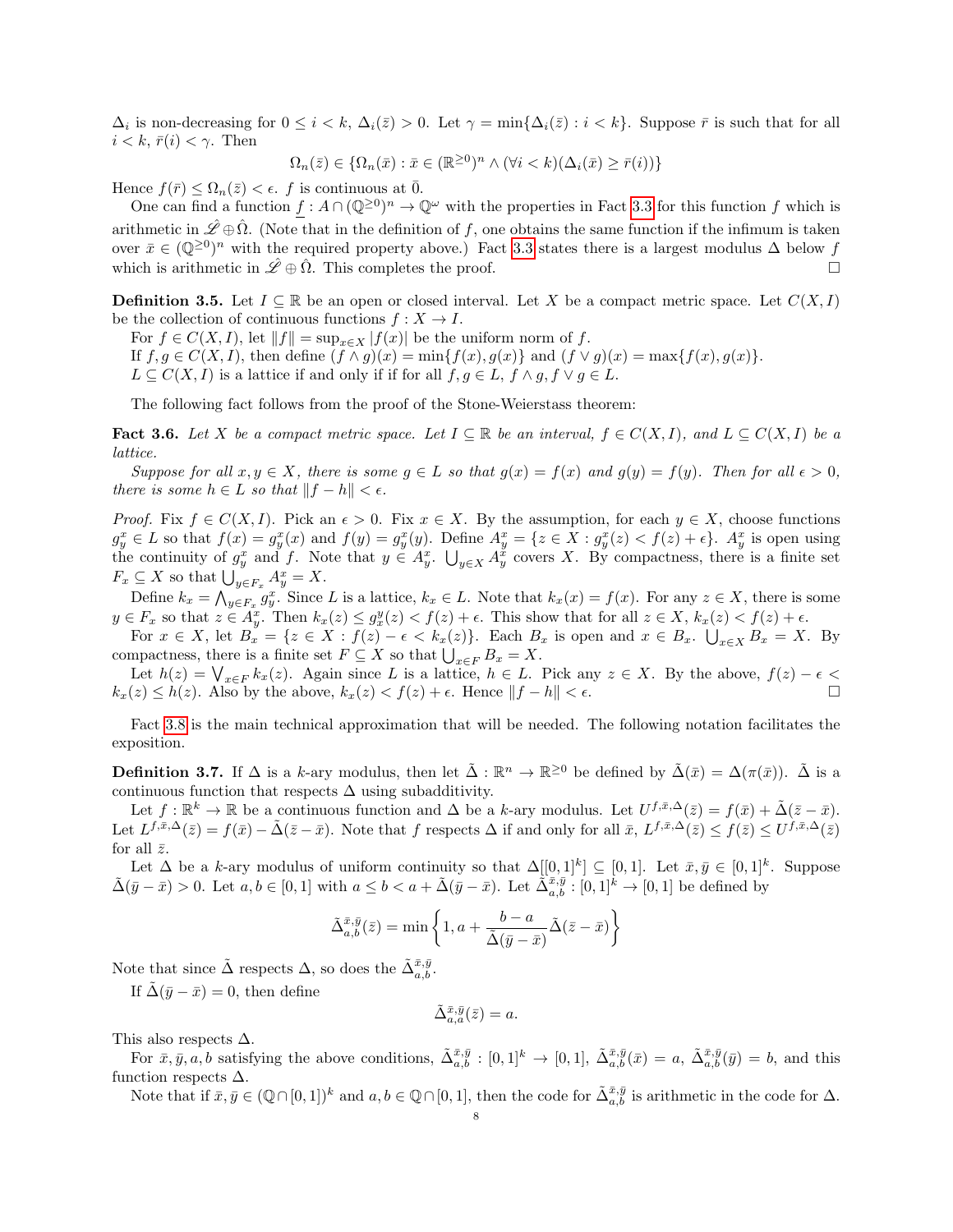<span id="page-8-0"></span>Fact 3.8. Let  $\Delta$  be a k-ary-modulus. Let  $\bar{x}, \bar{y}, a, b$  and  $\bar{x}', \bar{y}', a', b'$  satisfy the conditions in Definition [3.7.](#page-7-0) Let M the maximum of  $\Delta$  on  $[0,1]^k$ . Then

$$
\|\tilde{\Delta}_{a,b}^{\bar{x},\bar{y}} - \tilde{\Delta}_{a',b'}^{\bar{x}',\bar{y}'}\| \le |a - a'| + \left|\frac{b - a}{\tilde{\Delta}(\bar{y} - \bar{x})}\right| \tilde{\Delta}(\bar{x} - \bar{x}') + M \left|\frac{b - a}{\tilde{\Delta}(\bar{y} - \bar{x})} - \frac{b' - a'}{\tilde{\Delta}(\bar{y}' - \bar{x}')}\right|
$$

The main observation is that for a fixed  $\bar{x}, \bar{y}, a, b$ , the latter expression in the above gets arbitrarily close to  $0$  as  $\bar{x}', \bar{y}', a', b'$  get close to  $\bar{x}, \bar{y}, a, b$ , respectively. Therefore  $\Vert \tilde{\Delta}^{\bar{x}, \bar{y}}_{a, b} - \tilde{\Delta}^{\bar{x}', \bar{y}'}_{a', b'} \Vert$  $\left\{ \begin{array}{l} \bar{x}^{\prime},\bar{y}^{\prime}\parallel\emph{approaches} \text{0 as} \ \bar{x}^{\prime},\bar{y}^{\prime},a^{\prime},b^{\prime}\emph{gets} \end{array} \right.$ close to  $\bar{x}, \bar{y}, a, b$ .

*Proof.* For any  $\bar{z} \in [0,1]^k$ , one has by definition

$$
|\tilde{\Delta}_{a,b}^{\bar{x},\bar{y}}(\bar{z})-\tilde{\Delta}_{a',b'}^{\bar{x}',\bar{y}'}(\bar{z})|\leq \left|a+\frac{b-a}{\tilde{\Delta}(\bar{y}-\bar{x})}\tilde{\Delta}(\bar{z}-\bar{x})-a'-\frac{b'-a'}{\tilde{\Delta}(\bar{y}'-\bar{x}')} \tilde{\Delta}(\bar{z}-\bar{x}')\right|
$$

Using the triangle inequality to extract out  $|a - a'|$ , one obtains

$$
\leq |a - a'| + \left| \frac{b - a}{\tilde{\Delta}(\bar{y} - \bar{x})} \tilde{\Delta}(\bar{z} - \bar{x}) - \frac{b' - a'}{\tilde{\Delta}(\bar{y}' - \bar{x}')} \tilde{\Delta}(\bar{z} - \bar{x}') \right|
$$

By subtracting and adding the same expression, one has

$$
=|a-a'|+\left|\frac{b-a}{\tilde{\Delta}(\bar{y}-\bar{x})}\tilde{\Delta}(\bar{z}-\bar{x})-\frac{b-a}{\tilde{\Delta}(\bar{y}+\bar{x})}\tilde{\Delta}(\bar{z}-\bar{x}')+\frac{b-a}{\tilde{\Delta}(\bar{y}-\bar{x})}\tilde{\Delta}(\bar{z}-\bar{x}')-\frac{b'-a'}{\tilde{\Delta}(\bar{y}'-\bar{x}')} \tilde{\Delta}(\bar{z}-\bar{x}')\right|
$$

Using the triangle inequality and factoring, one has

$$
=|a-a'|+\left|\frac{b-a}{\tilde{\Delta}(\bar{y}-\bar{x})}\right||\tilde{\Delta}(\bar{z}-\bar{x})-\tilde{\Delta}(\bar{z}-\bar{x}')|+\tilde{\Delta}(\bar{z}-\bar{x}')\left|\frac{b-a}{\tilde{\Delta}(\bar{y}-\bar{x})}-\frac{b'-a'}{\tilde{\Delta}(\bar{y}'-\bar{x}')}\right|
$$

By assumption,  $\tilde{\Delta}(\bar{z}-\bar{x}') \leq M$ . Using the properties of  $\Delta$  from Definition [2.1,](#page-2-0) one can show that  $|\tilde{\Delta}(\bar{z}-\bar{x}')|$  $|\bar{x} - \tilde{\Delta}(\bar{z} - \bar{x}')| = |\tilde{\Delta}(\bar{z} - \bar{x}) - \tilde{\Delta}(\bar{z} - \bar{x}')| \leq |\tilde{\Delta}(\bar{x} - \bar{x}')|$ . Thus one has

$$
\leq |a - a'| + \left| \frac{b - a}{\tilde{\Delta}(\bar{y} - \bar{x})} \right| \tilde{\Delta}(\bar{x} - \bar{x}') + M \left| \frac{b - a}{\tilde{\Delta}(\bar{y} - \bar{x})} - \frac{b' - a'}{\tilde{\Delta}(\bar{y}' - \bar{x}')} \right|
$$

The first statement has been verified.

For the main observation: Note that as a approaches a', the first term goes to 0. As  $\bar{x}$  approaches  $\bar{x}'$ , the second term approaches 0. As a, b,  $\bar{x}$ ,  $\bar{y}$  approaches a', b',  $\bar{x}'$ ,  $\bar{y}'$ , respectively, the third term goes to 0.

<span id="page-8-1"></span>Fact 3.9. Let  $A \subseteq A' \subseteq C(X, I)$ . Let  $L(A)$  and  $L(A')$  be the lattice generated by A and A', respectively. Suppose for all  $\epsilon > 0$  and  $f' \in A'$ , there is some  $f \in A$  so that  $||f - f'|| < \epsilon$ . Then for all  $\epsilon > 0$  and  $f' \in L(A')$ , there is some  $f \in L(A)$  so that  $||f - f'|| < \epsilon$ .

Proof. Observe that if  $||f - f'|| < \epsilon$  and  $||g - g'|| < \epsilon$ , then  $||f \wedge g - f' \wedge g'|| < \epsilon$  and  $||f \vee g - f' \vee g'|| < \epsilon$ . The result follows from this observation by induction.

**Definition 3.10.** Let  $\Delta$  is a k-ary modulus. Let  $D'_\Delta$  be the smallest lattice containing  $\tilde{\Delta}_{a,b}^{\bar{x},\bar{y}}$  where  $\bar{x},\bar{y} \in$  $(\mathbb{R} \cap [0,1])^k$  and  $a, b \in \mathbb{R} \cap [0,1]$  satisfy the conditions in Definition [3.7](#page-7-0) (with respect to  $\Delta$ ).

Let  $D_{\Delta}$  be the smallest lattice containing  $\tilde{\Delta}_{a,b}^{\bar{x},\bar{y}}$  where  $\bar{x}, \bar{y} \in (\mathbb{Q} \cap [0,1])^k$  and  $a, b \in \mathbb{Q} \cap [0,1]$  satisfying the conditions in Definition [3.7](#page-7-0) (with the respect to  $\Delta$ ).  $D_{\Delta}$  is a countable set.  $D_{\Delta}$  has a code which is arithmetic in the code of  $\Delta$ .

Fact 3.11. Let  $\Delta$  be a modulus of arity k. If  $u : [0,1]^k \to [0,1]$  is a function respecting  $\Delta$  and  $\epsilon > 0$ , then there is a  $h \in D_{\Delta}$  so that  $||u - h|| < \epsilon$ .

*Proof.* Fix  $\epsilon > 0$ . Fix  $\bar{x}, \bar{y} \in [0, 1]^k$ . First suppose that  $\tilde{\Delta}(\bar{y} - \bar{x}) > 0$ . Without loss of generality, suppose that  $u(\bar{x}) \leq u(\bar{y})$ . Since u respects the modulus  $\Delta, u(\bar{x}) \leq u(\bar{y}) < u(\bar{x}) + \tilde{\Delta}(\bar{y} - \bar{x})$ . Hence  $\tilde{\Delta}_{u(\bar{x}), u(\bar{y})}^{\bar{x}, \bar{y}} \in D'_{\Delta}$ . If  $\tilde{\Delta}(\bar{y}-\bar{x})=0$ , then  $u(\bar{x})=u(\bar{y})$ . In this case, consider  $\tilde{\Delta}_{u(\bar{x}),u(\bar{x})}^{\bar{x},\bar{y}} \in D'_{\Delta}$ . This shows that Fact [3.6](#page-7-1) can be used to find some  $h \in D'_{\Delta}$  so that  $||u - h|| < \epsilon$ .

Using Fact [3.8](#page-8-0) and Fact [3.9,](#page-8-1) one can find some  $h \in D_{\Delta}$  so that  $||u - h|| < \epsilon$ .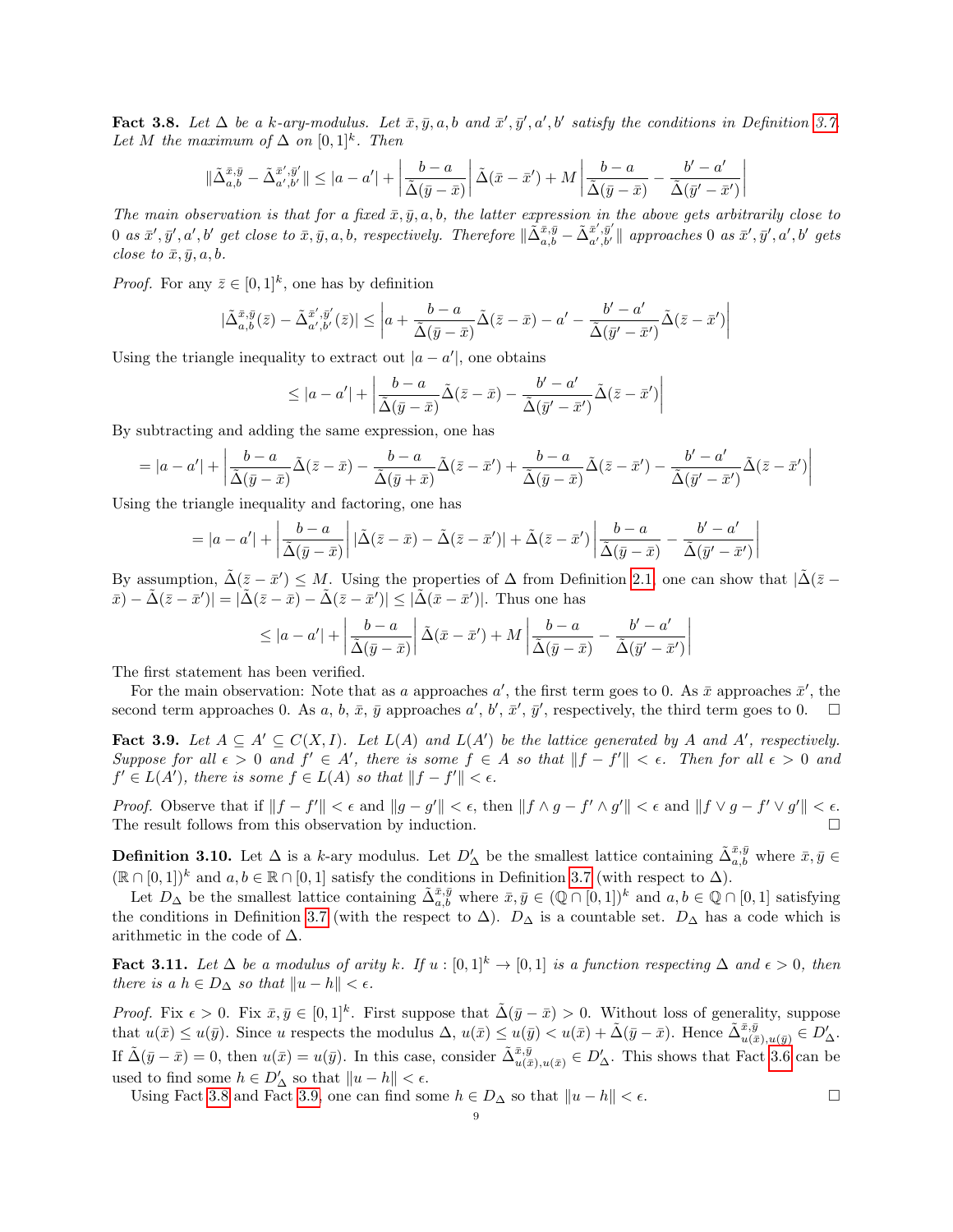<span id="page-9-2"></span>**Fact 3.12.** Let  $\Omega$  be a weak modulus. Let  $\varphi_0, ..., \varphi_{k-1}$  be atomic formulas of  $L_{\omega,\omega}$  with free variables among  $v_0, ..., v_{n-1}$ . Then there is a countable set  $E(\varphi_0, ..., \varphi_{k-1})$  with the following properties:

1. All formulas  $\psi \in E(\varphi_0, ..., \varphi_{k-1})$  are basic n-ary respecting  $\Omega$ .

2. For any  $\epsilon > 0$ , any L-structure M, and any formula of the form  $u(\varphi_0, ..., \varphi_{k-1})$  respecting  $\Omega$  where  $u$ :  $[0,1]^k \to [0,1]$  is continuous, there is some formula  $\psi \in E(\varphi_0, ..., \varphi_{k-1})$  so that  $\|\psi^{\mathcal{M}}-\mathfrak{u}(\varphi_0, ..., \varphi_{k-1})^{\mathcal{M}}\| < \epsilon$ . 3. There is a real arithmetic in  $\hat{\mathscr{L}} \oplus \hat{\Omega}$  which codes  $E(\varphi_0, ..., \varphi_{k-1})$ .

*Proof.* Let  $\Delta_i$  be the canonical modulus for  $\varphi_i$ . Suppose some of the  $\Delta_i$  are constantly 0. Without loss of generality, assume that there is some  $j < k$  so that  $\Delta_i$  is constantly 0 for all  $i \geq j$ . Fix a  $\mathscr{L}$ structure M. There are constants  $b_j, ..., b_{k-1}$  in [0,1] so that for each  $i \geq j$ ,  $\varphi_i^{\mathcal{M}}$  takes constant value bj. Define  $\tilde{u}(\varphi_0, ..., \varphi_{j-1}) = u(\varphi_0, ..., \varphi_{j-1}, b_j, ..., b_{k-1})$ .  $\tilde{u}(\varphi_0, ..., \varphi_{j-1})$  respects the weak modulus  $\Omega$  and,  $\tilde{u}(\varphi_0, ..., \varphi_{i-1})$  and  $u(\varphi_0, ..., \varphi_{k-1})$  are equal when interpreted in M.

From the above discussion, it suffices to consider the case when all the moduli  $\Delta_0, ..., \Delta_{k-1}$  are not constantly zero.

Let  $\Delta$  be the modulus from Fact [3.4.](#page-6-0) Let  $E(\varphi_0, ..., \varphi_{k-1})$  be the collection of the formulas of the form  $u(\varphi_0, ..., \varphi_{k-1})$  where  $u \in D_{\Delta}$ .

Finally, the next fact shows that there is a countable dense set  $F_{\Omega}^n$  of *n*-ary basic formulas respecting the weak modulus  $\Omega$  which is dense among the collection of all basic n-ary formulas  $\varphi$ . Also  $F_{\Omega}^{n}$  has a code arithmetic in  $\mathscr{L} \oplus \Omega$ .

<span id="page-9-1"></span>**Fact 3.13.** There is a countable set  $F_{\Omega}^{n}$  of n-ary basic formulas respecting the weak modulus  $\Omega$  such that for all  $\epsilon > 0$ , L-structures M, and basic n-ary-formulas  $\varphi$  respecting  $\Omega$ , there is some  $\psi \in F_{\Omega}^n$  so that  $\|\psi^{\mathcal{M}} - \varphi^{\mathcal{M}}\| < \epsilon$ . Moreover, the code for  $F_{\Omega}^{n}$  is arithmetic in  $\hat{\mathcal{L}} \oplus \hat{\Omega}$ .

*Proof.* Fix an L -recursive enumeration of all finite tuples  $(\varphi_0, ..., \varphi_{k-1})$  (where  $k \in \omega$ ) of atomic formulas in the free variables  $v_0, ..., v_{n-1}$ . Let  $F^n_{\Omega}$  be the union of all such  $E(\varphi_0, ..., \varphi_{k-1})$ . This works using Fact [2.10](#page-3-2) and Fact [3.12.](#page-9-2)  $\Box$ 

# 4. CONTINUOUS SCOTT ANALYSIS

The following is the back-and-forth pseudo-distance:

<span id="page-9-0"></span>**Definition 4.1.** ([\[3\]](#page-10-0) Definition 3.1) Let  $\mathscr L$  be a language of continuous logic. Let M be a  $\mathscr L$ -structure. Let  $\bar{a}, \bar{b}$  be tuples from M of the same length. Let  $\Omega$  be a weak modulus. Let

$$
r_0(\bar{a}, \bar{b}) = \sup_{\varphi} |\varphi^{\mathcal{M}}(\bar{a}) - \varphi^{\mathcal{M}}(\bar{b})|
$$

where the supremum is taken over all basic  $\mathscr{L}$ -formulas respecting  $\Omega$ .

Suppose  $r_\beta$  has been defined for all  $\beta < \alpha$  and  $\alpha$  is a limit ordinal, then let

$$
r_{\alpha}(\bar{a}, \bar{b}) = \sup_{\beta < \alpha} r_{\beta}(\bar{a}, \bar{b})
$$

Suppose  $r_{\alpha}$  has been defined, let

$$
r_{\alpha+1}(\bar{a},\bar{b})=\sup_{c,d\in M}\inf_{c',d'\in M}r_{\alpha}(\bar{a}c,\bar{b}d')\vee r_{\alpha}(\bar{a}c',\bar{b}d')
$$

For each  $n \in \omega$ , let  $r_{\alpha,n}$  be the restriction of  $r_{\alpha}$  to  $M^n \times M^n$ .

<span id="page-9-4"></span>**Fact 4.2.** ([\[3\]](#page-10-0) Lemma 3.2 and 3.3) Let  $\alpha$  be an ordinal and  $n \in \omega$ .  $r_{\alpha,n}$  is a pseudo-distance. Each  $r_{\alpha,n}$  is a uniformly continuous function respecting the modulus  $\Omega_n$ .

If  $\alpha < \beta$  and  $\bar{a}$  is a tuple in M, then  $r_{\alpha}(\bar{a}, \bar{b}) \leq r_{\beta}(\bar{a}, \bar{b})$ .

**Definition 4.3.** ([\[3\]](#page-10-0) Definition 3.6) The least ordinal  $\alpha$  so that  $r_{\alpha} = r_{\alpha+1}$  is the Scott rank of M with respect to  $\Omega$  and is denoted  $\text{SR}_{\Omega}(\mathcal{M})$ .

<span id="page-9-3"></span>**Fact 4.4.** Let  $\mathscr L$  be a countable language with code  $\mathscr L$ . Let  $\mathcal D$  be a countable  $\mathscr L$ -pre-structure. Let  $\bar{\mathcal D}$ denotes its completion structure. Let  $\Omega$  be a weak modulus with code  $\Omega$ . Let A be a countable admissible set containing  $\hat{\mathscr{L}} \oplus \hat{\Omega} \oplus \mathcal{D}$ . Let  $\bar{a}, \bar{b}$  be tuples from D of the same length. Let  $(r_0(\bar{a}, \bar{b}))^{\mathcal{A}}$  be the computation of  $r_0(\bar{a}, \bar{b})$  in A. Then  $r_0(\bar{a}, \bar{b}) = (r_0(\bar{a}, \bar{b}))^{\mathcal{A}}$ .